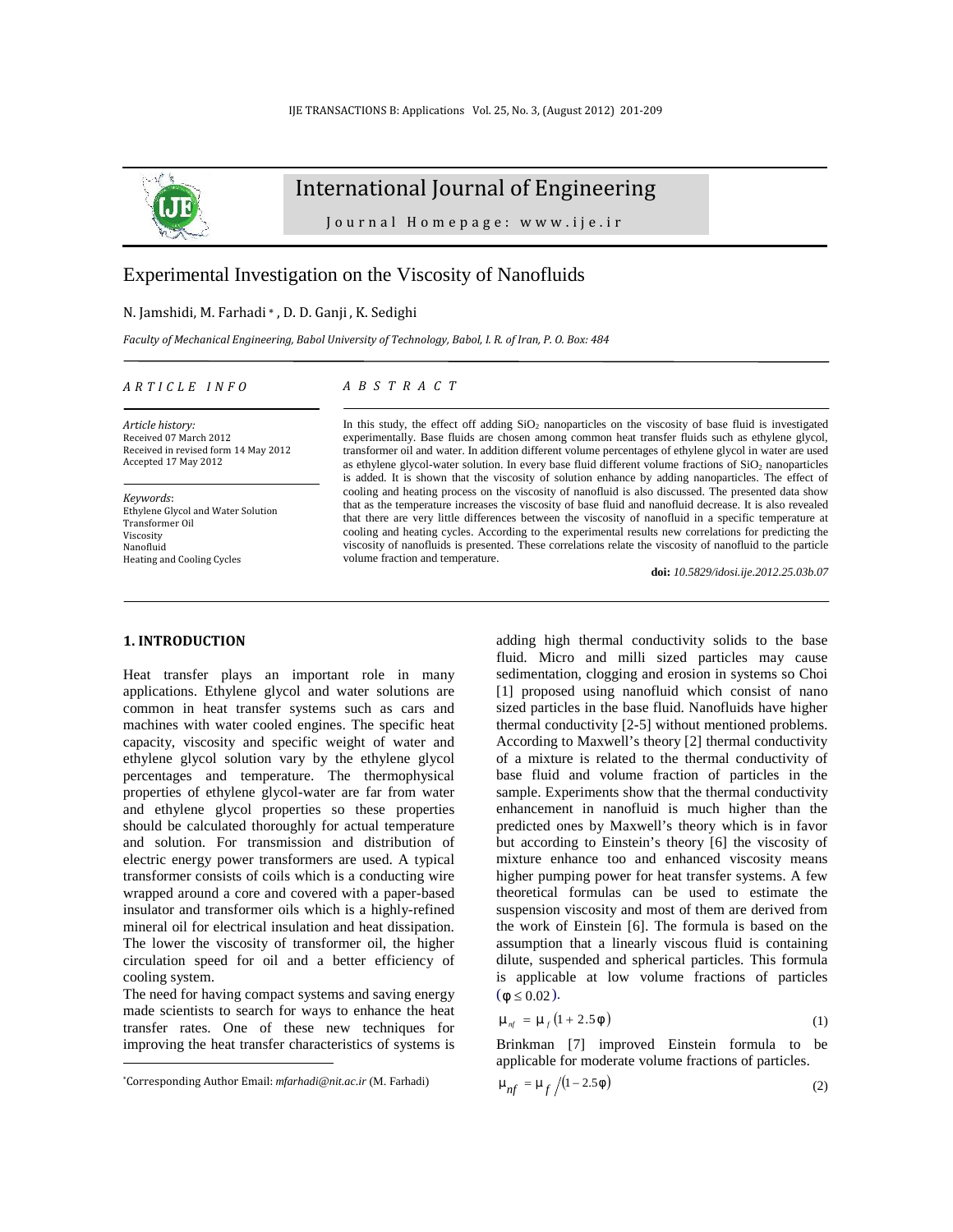Batchelor [8] in an approximately isotropic suspension of rigid and spherical particles considered the effect of Brownian motion of particles on the bulk stress and proposed the following formula.

$$
T_{nf} = T_f \left( 1 + 2.5w + 6.5w^2 \right)
$$
 reported  
(3) reported  
20% in

In these equations  $\tilde{f}_{nf}$ ,  $\tilde{f}_{f}$  and  $\tilde{f}_{f}$  are the viscosity

of suspensions, the viscosity of base fluid and the volume fraction of particles, respectively. From these formulas it is revealed that viscosity of suspension is a function of the viscosity of base fluid and the volume fraction of solid particles. All these formulas may be used for estimation of the viscosity of nanofluid but the ranges that these formula are applicable for nanofluids should be studied. For example, Brinkman's formula which was adopted in various studies considering nanofluids[9,10], has been found to severely underestimate the nanofluid viscosity [11] .

Duangthongsuk and Wongwises [12] reported the thermal conductivity and viscosity of  $TiO<sub>2</sub>$  nanoparticles in water. They compared the experimental results with existing correlations and proposed a new<br>thermophysical correlation for predicting the thermal 2.1. Materials thermophysical correlation for predicting the thermal conductivity and viscosity of nanofluid for nanoparticles volume fraction ranging 0.2-2% and temperature ranging from 15  $\degree$ C to 35  $\degree$ C. Yu et al. [13,14] in several articles presented the viscosity and thermal conductivity data of different nanofluids such as nano diamonds, nano coppers, Aluminum nitride nanoparticles (AlNs) and ZnO dispersed in the ethylene glycol. They noted that by adding nano diamonds the thermal conductivity enhanced by 17.23% for 1% vol nanoparticles. The increased thermal conductivity in copper / ethylene glycol nanofluid with temperature is due to Brownian motions of copper nanoparticles. By 0.1%vol AlN nanoparticles thermal conductivity increased by 38.71% and thermal conductivity did not vary much by temperature. They related this behavior of nanofluid to the high viscosity of base fluid. The viscosity data revealed Newtonian behavior in nano diamond nanofluid. Chopkar et al. [15] used 0.2- 1.5% vol  $Al<sub>2</sub>Cu$  and  $Ag<sub>2</sub>Al$  nanoparticles in ethylene glycol and water. They noted an increase in thermal conductivity ratio with loading nanoparticles. For 2.5%vol nanoparticles in water and ethylene glycol reported 2.6 and 2.2 thermal conductivity ratios (defined as the ratio of nanofluid thermal conductivity to base fluid thermal conductivity). Namburu et al. [16] dispersed copper oxide nanoparticles in 60:40(by weight) ethylene glycol and water mixture. Nanoparticles volume fraction ranges from 0% to 6.12% and in these ranges nanofluid acts as a Newtonian fluid. They developed a correlation for estimating the nanofluid viscosity with respect to particle volume fraction and temperature. Choi et al. [17] used  $Al_2O_3$ 

 $(1 + 2.5w + 6.5w<sup>2</sup>)$  (3) reported that the inermal conductivity emianeed about  $20\%$  in this volume fraction but they mentioned no data and AlN nanoparticles in transformer oil. The volume fraction of nanoparticles in the base fluid is 0.5%. They used oleic acid as dispersant and transient hot wire technique for measuring thermal conductivity. They reported that the thermal conductivity enhanced about about how viscosity changed in this ranges. Lee et al. [18] dispersed fullerene nanoparticles in mineral oil. The volume fraction of nanoparticles in their study was 0.1% and by the use of nano-oil in refrigerator compressor, the friction factor decreased to 90%.

> In this study  $SiO<sub>2</sub>$  nanoparticles are chosen to make nanofluid because they have an electric insulation property. The stability of nanoparticles in different volume fractions in ethylene glycol, transformer oil and water is studied and then measurements for investigating the effect of volume fraction of nanoparticles and temperature on the viscosity are done.

### **2. EXPERIMENTAL PROCEDURE**

 $SiO<sub>2</sub>$  nanoparticles are used in this study. The physical properties of nanoparticles are summarized in Table 1. Nanofluid samples were prepared by dispersing  $SiO<sub>2</sub>$  nanoparticles in ethylene glycol/water solution (EG-W solution), pure ethylene glycol, transformer oil and water at volume fractions 0.0-0.1%. XRD and TEM images of  $SiO<sub>2</sub>$  particles are illustrated in Figure 1.

**TABLE 1.** Physical properties of nanoparticles

| Purity $(\% )$ | <b>SSA</b>                        | <b>Size</b>      | <b>Nanoparticle</b> |
|----------------|-----------------------------------|------------------|---------------------|
| $+99$          | $600 \frac{\text{m}^2}{\text{g}}$ | 10 <sub>nm</sub> | SiO <sub>2</sub>    |

**2. 2. Preparation of Nanofluids and Stability Analysis** There are two techniques for preparing nanofluid, one step and two step method. Two step method is used in this study. In the two-step method, at first nanoparticles are prepared and then they are dispersed in the base fluid. The dispersion can be done with various physical treatment techniques, such as the stirrer, the ultrasonic bath, the ultrasonic disruptor, and the high-pressure homogenizer.

These techniques deagglomerate the particle clusters in order to obtain homogeneous suspensions. For dispersing  $SiO<sub>2</sub>$  nanoparticles in the base fluid ultrasonic disruptor technique is used. In Figure 2 (left) the high intensity ultrasonic processor (Sonics, 20 kHz, 750 W) is shown. Ultrasonic wave propagate directly to the test sample from a vibrating horn. These waves increase the fluid temperature. For example if transformer oil is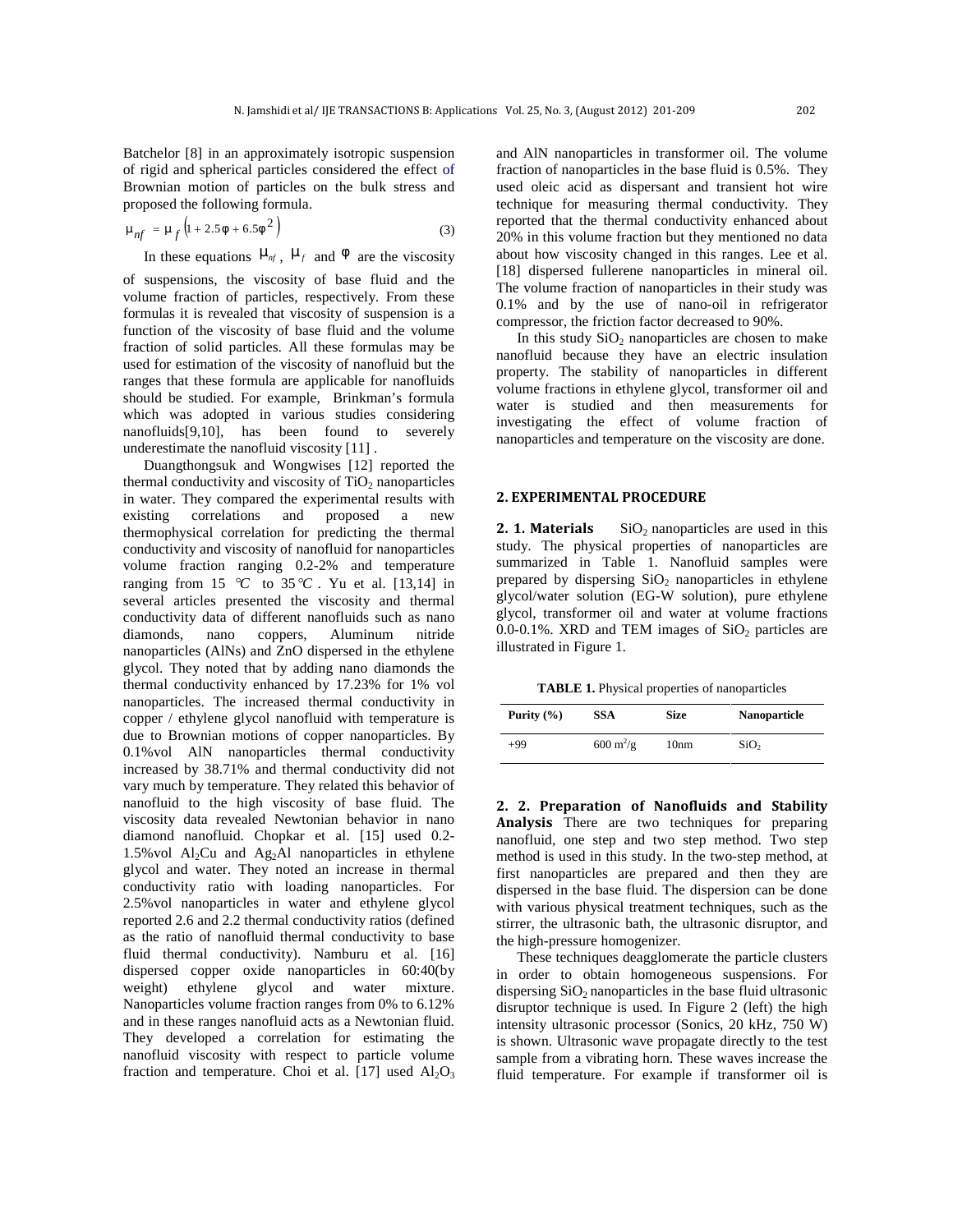subjected to these waves for 10 min the temperature increases from  $24^{\circ}$ C to  $106^{\circ}$ . So the sample is put in the cooling unit (right picture in Figure 2) in order to control the temperature.

For preparing nanofluid, according to the volume fraction, the amount of nanoparticles is calculated and then with a 0.001 precision balance (AND-FX300GD, 0.001-320 gram) is weighed and slightly is added to the base fluid. Thermophysical properties of materials used in this study are shown in Table 2. With a handy stirrer the nanoparticles and base fluid are mixed but as it is clear in the figure (right hand side picture in Figure 3) the clusters are seen in the mixture.





**Figure 1.** XRD and TEM images of SiO<sub>2</sub> nanoparticles



**Figure 2.** Left: ultrasonic disrupter, right: controlling the suspension temperature

**2. 3. Uncertainty in Experimental Data** In this experiment, the uncertainty of experimental data is resulted from measuring errors of parameters such as temperature, weight and temperature [20]. The accuracy of measuring scale is 0.001 milligrams, viscometer is 0.01 cp, volume measuring pot is 1 milliliter and the accuracy of thermocouple is 0.01 centigrade degrees. Nanoparticle volume fraction,  $W$ , is calculated from readings weight and volume. Therefore, the uncertainty of the volume fraction experiment for all experiments is less than 4.5 percent.



**Figure** 3. EG and transformer oil mixed with  $SiO<sub>2</sub>$ nanoparticles before sonication

|                    |  | <b>TABLE 2.</b> Thermo physical properties of fluids and |  |  |
|--------------------|--|----------------------------------------------------------|--|--|
| nanoparticles [19] |  |                                                          |  |  |

| <b>Physical properties</b> | SiO <sub>2</sub> | Water | EG    |
|----------------------------|------------------|-------|-------|
| $(kg/m^3)$                 | 2220             | 997.1 | 1132  |
| $C_p(J/kg.K)$              | 745              | 4183  | 2349  |
| $k$ (W/m.K)                | 1.38             | 0.6   | 0.258 |
| $\mu$ (cP)                 |                  | 1     | 15.1  |

### **3. RESULTS AND DISSCUSSION**

**3. 1. The Stability Analysis** In Figure 4 the pictures of stable nanofluid are depicted. After 1 hour sonication of the ethylene glycol, transformer oil and water nanofluids at different volume fractions are stable for more than 24, 8 and 6 h, respectively. After sedimentation of nanoparticles the lower part of the mixture behaves as a jelly.

**3. 2. Validity of Measurement** The Viscolite (VL700) which is a vibrational instrument for instant measurement of viscosity is used in this study (Figure 5). For calibration the viscometer is checked in air and water. This instrument shows the dynamic viscosity of whatever fluid is surrounding the sensor in centipoises (cP). As long as the sensor is clean and is wholly in air and not touching anything, the display unit should read 0.0 and the display should show 1.0 (exactly one) if the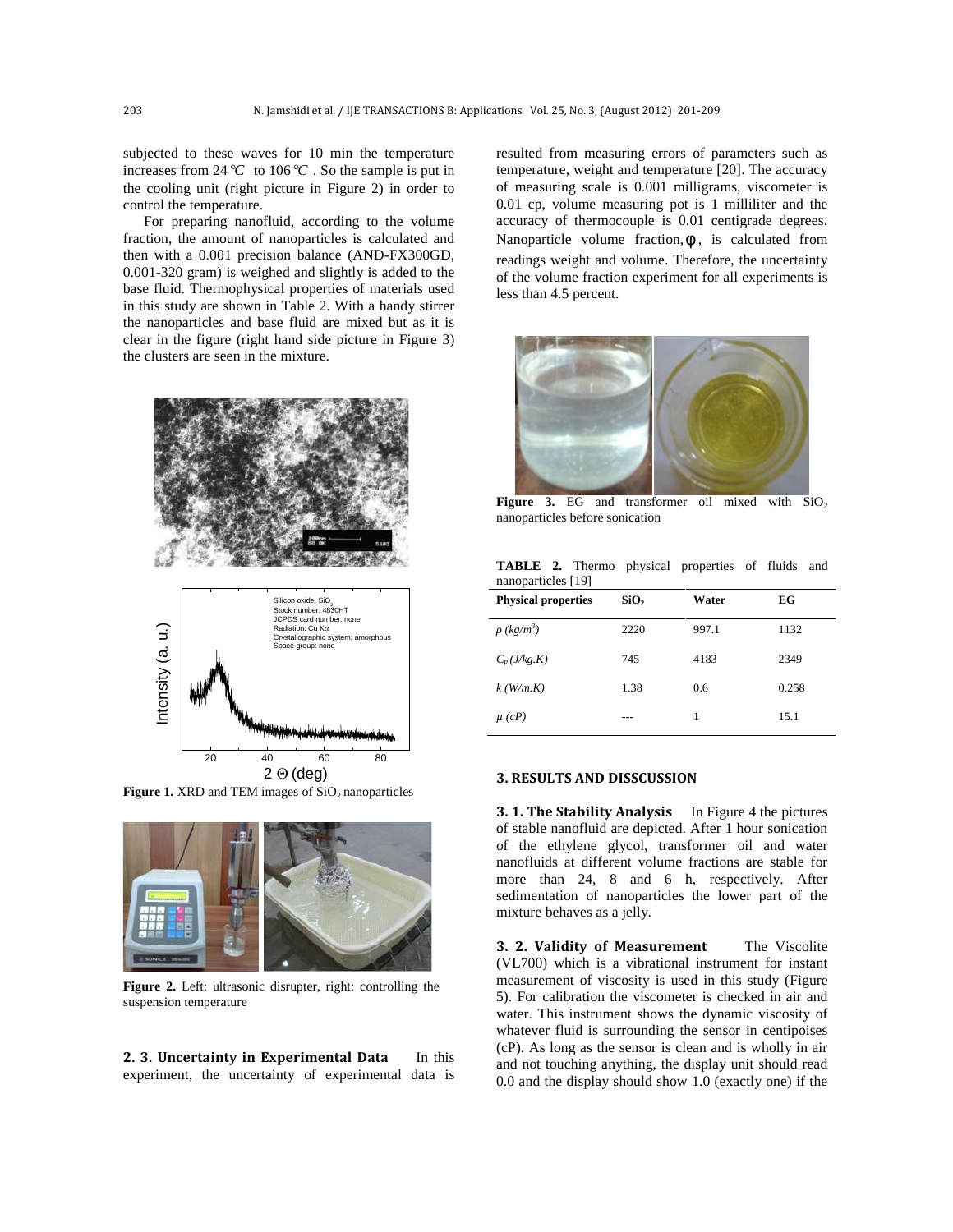sensor is immersed in water at 20°C. Specific gravity and viscosity of EG-water solution at room temperature are noted in Table 3. According to the reference [19], the results are in good agreements.

Then the viscosity of pure ethylene glycol and ethylene glycol solutions at different temperatures are measured and the results are shown in Figure 6. The following correlations are proposed for the viscosity of ethylene glycol solution and transformer oil according to the experimental results. The viscosity of water does not change considerably by temperature.

$$
\sim (25\% \text{ EG} - W) = \exp(-0.01779 \text{ T} + 1.0305) \tag{4}
$$

$$
\sim (50\% \text{ EG} - W) = \exp(-0.02045 \text{ T} + 1.7203) \tag{5}
$$



Figure 4. Water (up), EG (left) and transformer oil (right) nanofluid after sonication



**Figure 5.** Measuring viscosity by viscometer

$$
\sim (75\% \ EG - W) = \exp(-0.02583 \ T + 2.6044) \tag{6}
$$

$$
\sim (EG) = \exp(-0.04452 \ T + 4.0316) \tag{7}
$$

 $\sim$  (*Transforme r Oil*) = exp $\left(-0.04355 \, T + 3.5617\right)$  (8)

T is the temperature of solution in  $\mathrm{C}$ .

**TABLE 3.** Specific gravity and viscosity of EG-water mixture at room temperature

|                  | Water | $EG-W$<br>(25%) | EG-W<br>$(50\%)$ | EG-W<br>(75%) |
|------------------|-------|-----------------|------------------|---------------|
| Specific Gravity |       | 1.0155          | 1.03928          | 1.0742        |
| Viscosity (cP)   |       | 1.7335          | 3.21604          | 6.7328        |



**Figure 6.** EG -water solution and transformer oil viscosity variation with temperature

**3. 3. Nanofluid Viscosity Variation with Particle** In Figure 7 the experimental results of nondimensional viscosity of nanofluids are compared with the models of other researchers. In the range of our study the viscosity data of Einstein [6], Brinkman [7] and Batchelor [8] are the same so only the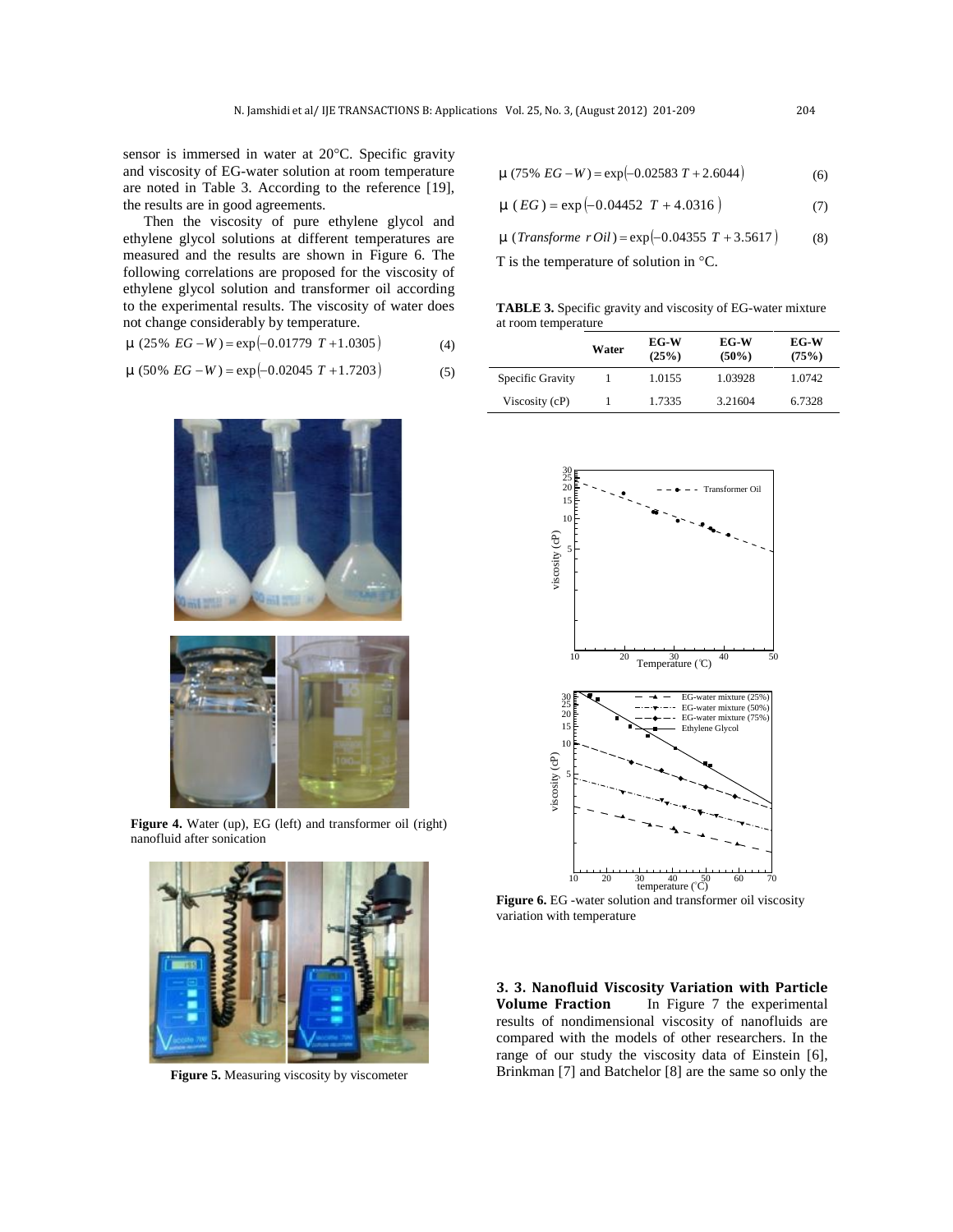data from Einstein are shown in this figure. As can be seen from the Figure7 the results of our experimental work are far from the classic formula and it can be concluded that these formula are poor when applying to nanofluid. In the other word, they underestimate the viscosity and therefore are not valid when measuring nanofluid viscosity. Generally it is observed from the Figure7 that with increasing particle volume fraction, the viscosity of nanofluid increases considerably which is a result of the direct effect of increasing  $SiO<sub>2</sub>$ nanoparticles volume fraction, on the internal viscous shear stresses. Viscosity of nanofluid increases exponentially with respect to the volume fraction of nanoparticles.



**Figure 7.** The effect of particles volume fraction on nanofluid viscosity

**3. 4. Nanofluid Viscosity Variation with Temperature** In this section the effect of temperature on the viscosity of nanofluid is discussed. Though viscosity variation with temperature is studied by many researchers but very few researchers studied the impact of temperature cycles on the viscosity of nanofluids.

Nguyen et al. [21, 22] experimentally investigated the effect of temperature and particle size on the viscosity of water based nanofluid. They used alumina and copper oxide nanoparticles and in cooling and heating cycles examined the effect of temperature on the viscosity. It was found in their study that Einstein's and other linear fluid theory based formula are not applicable for nanofluids.

In practical application nanofluids go through heating and cooling so it is important to know how they behave in these cycles. The experiments are done for different volume fractions. The trend of changing

 $4\overline{z}$   $\overline{z}$  with increasing the temperature. This effect is due to EG/SiO Nanofluid  $\bullet$  that, increasing temperature cause decreasing the inter-Transformer oil/SiO Nanofluid / particle/inter-molecular forces. The temperature nanofluid viscosity in different volume fractions are compared with the data from the effect of varying temperature on the viscosity of base fluid. Then for a fixed volume fraction two set of experiments are done: heating and cooling. After preparing nanofluid and measuring the viscosity at room temperature, the nanofluid in graduated cylinder is put in the thermal bath. The temperature of bath is increased at first and then at the temperature about 70 °C the nanofluid is cooled by decreasing the bath temperature. This experiment is done for each volume fraction and for ensuring the measured data of temperature and viscosity each experiment is done twice. The results show (Figure 8) that the variation of viscosity during the heating and cooling in all samples is less and it can be ignored. It is revealed that the viscosity of nanofluid is decreased gradient at lower temperature is higher for example at  $W = 0.075$  with increasing the temperature from 25 to 30 °C the viscosity decreases by 44.89% but increasing the temperature from 35 to 40 °C the viscosity decreases by 18.85%.

> In another figure (Figure 9) the effect of increasing temperature and volume fraction on the viscosity of  $SiO<sub>2</sub>$  -transformer oil nanofluid is shown. The following correlation is proposed for use of  $SiO<sub>2</sub>$  -transformer oil nanofluid and particle volume fractions of 0 to 1%. In

$$
\sim_{\text{nf}} = \exp\left(aT + b\right) \tag{9}
$$

Where

$$
a = -0.03959 - 0.01523 \text{ w} \tag{10a}
$$

$$
b = 3.53267 + 6.3848 \text{ W} \tag{10b}
$$

where in Equations (9-10b),  $R^2$  (the goodness of fitting data with correlations) are about 0.96, 0.94 and 0.97 respectively. The temperature gradient at low temperatures for higher volume fraction of nanoparticles is higher than lower volume fractions and for temperature more than  $40^{\circ}$ C it is shown that the viscosity is independent of volume fraction. From this point of view it is reasonable to use nanofluids for transformer applications. It has been proved [5, 8-11] that the conductivity of transformer oil based nanofluid increase with increasing the nanoparticles volume fraction. So the usage of transformer oil based nanofluid at higher volume fractions and at higher temperature is fairly good.

The following correlations are proposed for use of  $SiO<sub>2</sub> / EG-W$  solution nanofluid and particles volume fractions of 0 to 0.1% based on the experimental results (Figure 10). In this equation  $T$  ( $\degree$ C) is fluid temperature.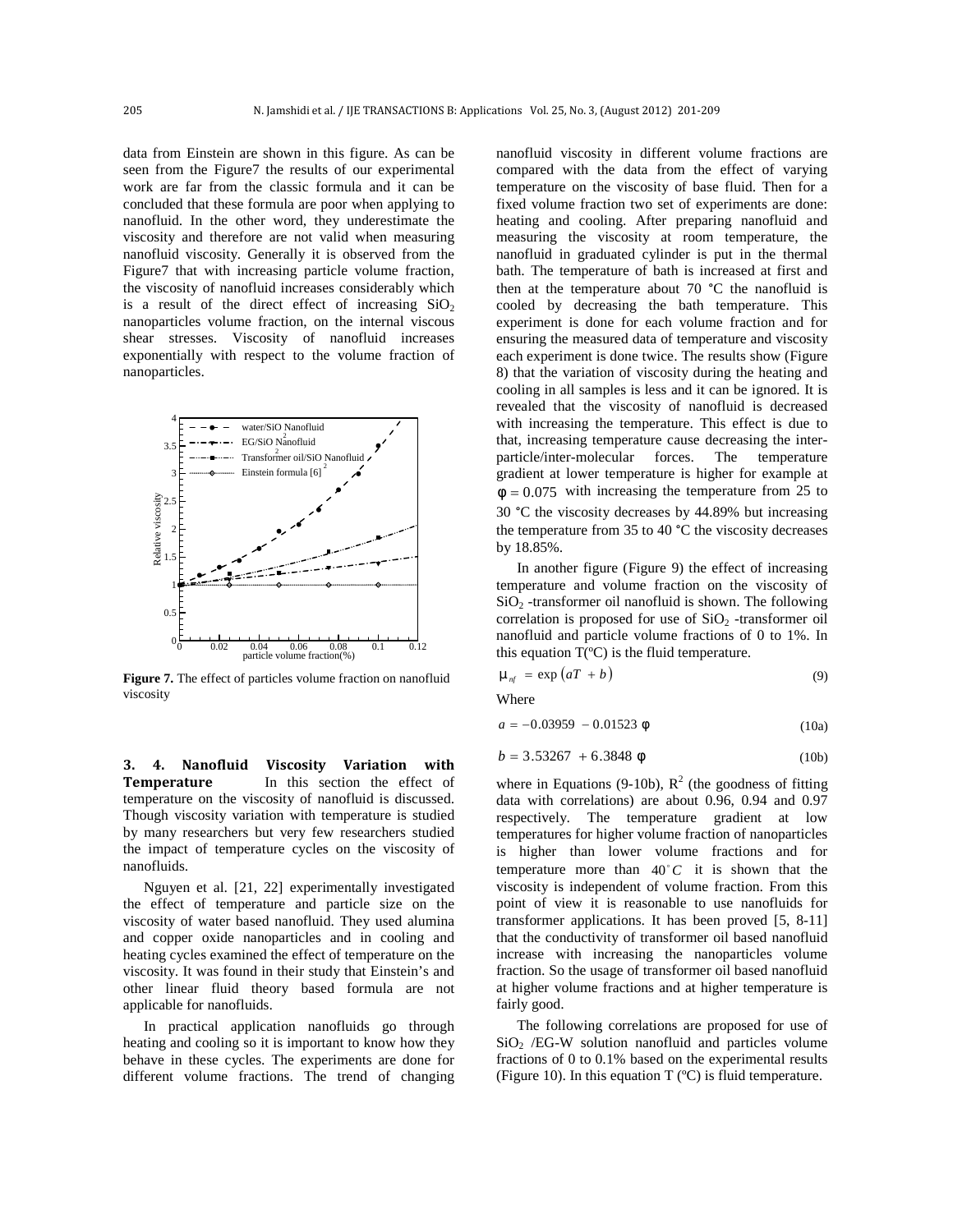

**Figure 8.** The effect of temperature on the viscosity of nanofluid in cooling and heating cycles

$$
\sim (25\% \text{ EG} - W) = \exp(-0.01894 \text{ T} + 1.0882),
$$
  
 
$$
W = 0.05\% \tag{11}
$$

$$
= (25\% EG - W) = \exp(-0.01759T + 1.1339),
$$
\n
$$
= 0.1\% \qquad \text{particle:} \qquad \text{particle:} \qquad \text{the com}
$$

$$
(13) \quad \text{for each } x = 0.05\%
$$
\n
$$
w = 0.05\%
$$
\n
$$
= 0.05\%
$$
\n
$$
= 0.05\%
$$
\n
$$
= 0.05\%
$$
\n
$$
= 0.05\%
$$
\n
$$
= 0.05\%
$$
\n
$$
= 0.05\%
$$

$$
\sim (50\% \ EG - W) = \exp(-0.02109 \ T + 1.8392),
$$
\n
$$
W = 0.1\%
$$
\n(14)

$$
W = 0.05\%
$$
  $EG - W$ ) = exp(-0.02713 T + 2.6624),  
(15)

 0.1% (75% ) exp 0.03026 2.8198 , *EG <sup>W</sup> <sup>T</sup>* (16)

In these Equations (11-16), the goodness of fit is about 0.995, 0.996, 0.995, 0.984, 0.998 and 0.951 respectively. The temperature gradient at low temperatures for higher volume fraction of nanoparticles is higher than lower volume.

Namburu et al. [16] dispersed copper oxide nanoparticles in 60:40 (by weight) ethylene glycol and

 $(25\% \text{ EG}-W) = \exp(-0.01894 \text{ T} + 1.0882)$ , to 6.12% and in these ranges the nanofluid acts as a<br>w = 0.05% (11) Newtonian fluid. They developed a correlation for 0.05% Newtonian fluid. They developed a correlation for  $(-0.01759T + 1.1339)$  estimating the nanofluid viscosity with respect to  $(12)$  The comparison between new data based on presented  $(x = 0.1\%) = \exp(-0.01759T + 1.1339)$ <br>  $w = 0.1\%$ <br>  $w = 0.1\%$   $(12)$ <br>  $y = 0.1\%$ <br>  $y = 0.1\%$ <br>  $y = 0.1\%$ <br>  $y = 0.1\%$ <br>  $y = 0.1\%$ <br>  $y = 0.1\%$ <br>  $y = 0.1\%$  $(50\% EG-W) = \exp(-0.01918 T + 1.7429)$  correlation and data reported by Namburu et al. [16] water mixture. Nanoparticles volume fractions range 0



**Figure 9.** The effect of increasing temperature and volume fraction on the viscosity of transformer oil nanofluid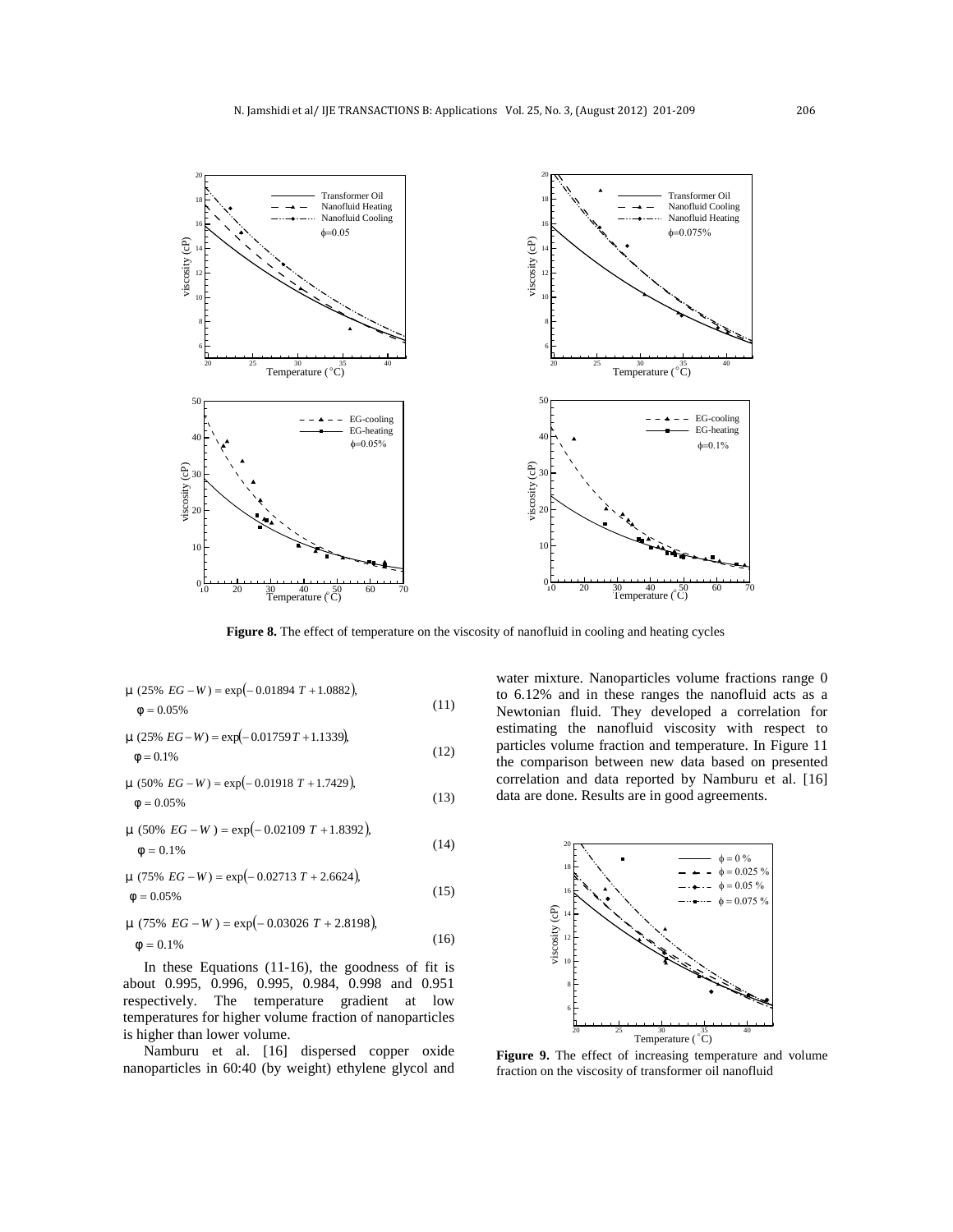

**Figure 10.** The effect of temperature and volume fraction on the viscosity of  $SiO<sub>2</sub> / EG-W$  solution nanofluid





EG-W (50%)<br>
EG-W (50%) $\phi$ =0.05% **Figure 11.**Comparison of new data based on presented

### **4. CONCLUSION**

 $\begin{pmatrix} 1 & 1 & 1 \\ 0 & 0 & 0 \end{pmatrix}$  the nanoparticles volume factions in the base fluid, the  $10 \leq x \leq 10 \leq x \leq 10$  obey the conventional formula such as Einstein's EG-W(75%) $\phi$ =0.05%<br>EG-W(75%) $\phi$ =0.1% <sup> $\infty$ </sup> new correlations for predicting the viscosity of The effect of adding  $SiO<sub>2</sub>$  nanoparticles on the viscosity of different base fluids is investigated experimentally in this study. Base fluids are ethylene glycol, transformer oil and water. In every base fluid, different volume fractions of  $SiO<sub>2</sub>$  nanoparticles are added. By increasing viscosity increases. The increase of viscosity does not with lower viscosity such as water is higher than fluids with higher viscosity such as ethylene glycol. The effect of cooling and heating process on the viscosity of nanofluid is also discussed. The presented data show that as the temperature increases the viscosity of base fluid and nanofluid decrease. It is also revealed that there are very little differences between the viscosity of nanofluid in a specific temperature at cooling and heating cycles. According to the experimental results nanofluids are presented. These correlations relate the viscosity of nanofluid to the particles volume fraction and temperature.

### **5. REFERENCES**

- 1. Choi, S.U.S., "Enhancing Thermal Conductivity of Fluids with Nanoparticles", *Development and Applications of Non- Newtonian Flows,* New York ASME, Vol. 231 (1995), 66-99.
- 2. Maxwell, J. C., "Treatise on Electricity and Magnetism", *Clarendon Press*, Oxford, UK, 1873.
- 3. Yu, W. and Choi, S.U.S., "The role of interfacial layers in the enhanced thermal conductivity of nanofluids, a renovated Maxwell model", *Journal of Nanoparticle Research*, Vol. 5, (2003), 167–171.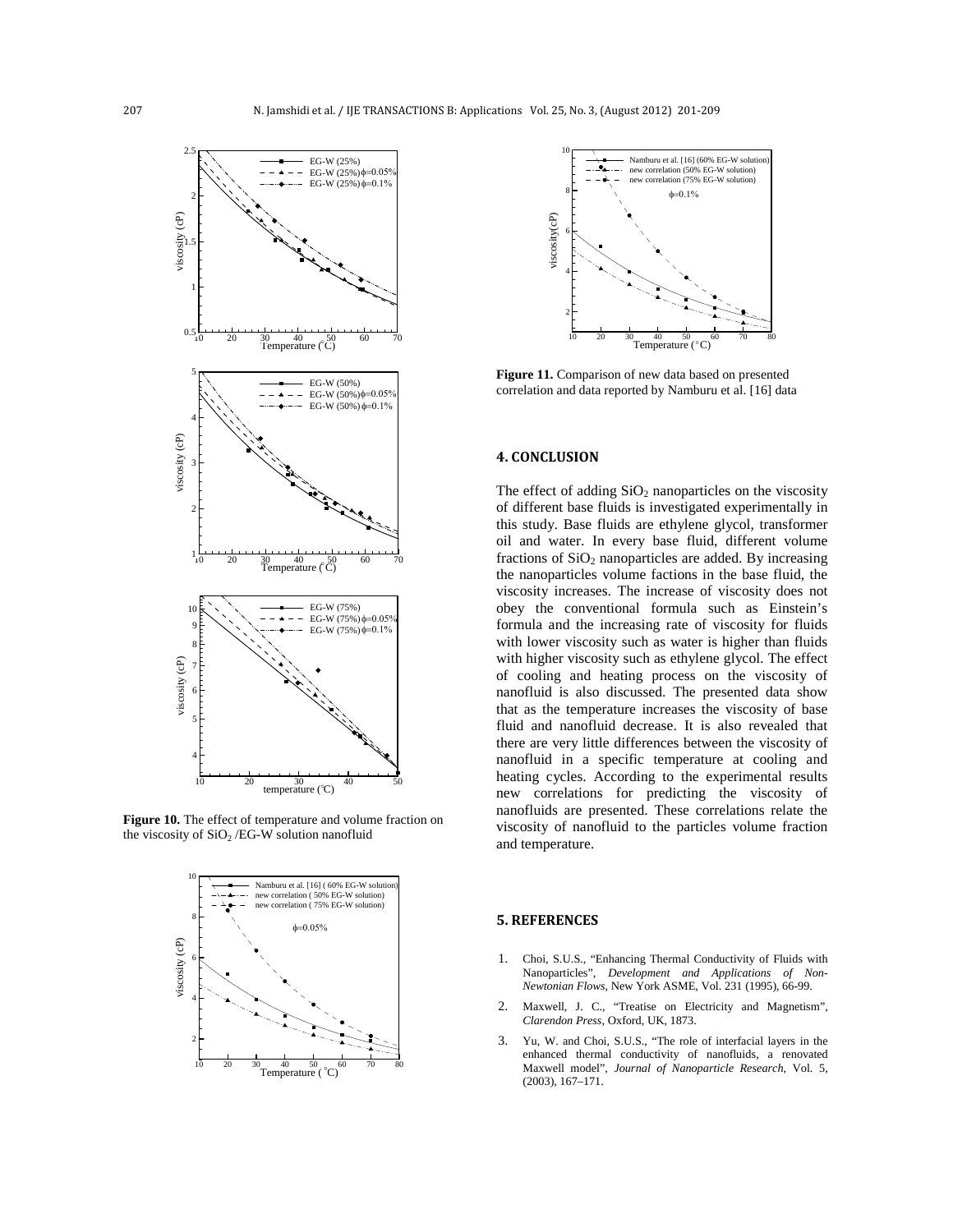- 4. Zhu, D., Li, X., Wang, N., Wang, X., Gao, J. and Li, H., "Dispersion behavior and thermal conductivity characteristics of Al2O3–H2O nanofluids", *Current Applied Physics*, Vol. 9, (2009), 131–139.
- 5. Hwang, Y., Park, H.S., Lee, J.K. and Ju, W.H., "Thermal conductivity and lubrication characteristics of nanofluids", *Current Applied Physics*, Vol. 6S1, (2006), 67–71.
- 6. Einstein, A., "Investigations on the Theory of the Brownian movement", *Dover Publications Inc*., New York, 1956.
- 7. Brinkman, H.C., "The viscosity of concentrated suspensions and solution", *Journal of Chemical Physics*, Vol. 20, (1952), 571- 581.
- 8. Batchelor, G.K., "the effect of Brownian motion on the bulk stress in suspension of spherical particles", *Journal of Fluid Mech*anics, Vol. 831, (1977), 97-117.
- 9. Chein, R. and Huang, G., "Analysis of microchannel heat sink performance using nanofluids", *Applied Thermal Engineering*, Vol. 25, (2005), 3104-3114.
- 10. Maïga, S.E.B., Nguyen, C.T., Galanis, N., Roy, G., Maré, T. and Coqueux, M., "Heat transfer enhancement in turbulent tube flow using Al2O<sup>3</sup> nanoparticle suspension", *International Journal* of *Numerical Methods* for *Heat* and *Fluid Flow*, Vol. 16, No. 3, (2006), 275–292.
- 11. Maïga, S.E.B., Palm, S.J., Nguyen, C.T., Roy, G. and Galanis, N., "Heat transfer enhancement by using nanofluids in forced convection flows", *International Journal* of *Numerical Methods* for *Heat* and *Fluid Flow,* Vol. 26, (2005), 530–546.
- 12. Duanthongsuk, W. and Wongwises, S., "Measurement of temperature dependent thermal conductivity and viscosity of TiO2-water nanofluids", *Experimental Thermal and Fluid Science*, Vol. 33, (2009), 706-714.
- 13. Yu, W., Xie, H., Li, Y., Chen, L., "Experimental investigation on thermal conductivity and viscosity of aluminum nitride nanofluid", *Particuology*, Vol. 9, (2011), 187–191.
- 14. Yu, W., Xie, H., Chen, L. and Li, Y., "Investigation of thermal conductivity and viscosity of ethylene glycol based ZnO nanofluid", *Thermochimica Acta,* Vol. 491, (2009), 92–96.
- 15. Chopkar, M., Kumar, S., Bhandari, D.R., Das, P.K. and Manna, I., "Development and characterization of  $Al_2Cu$  and  $Ag_2Al$ nanoparticle dispersed water and ethylene glycol based nanofluid", *Materials Science and Engineering B,* Vol. 139, (2007), 141–148.
- 16. Namburu, P. K., Kulkarni, D. P., Misra, D. and Das, D. K., "Viscosity of copper oxide nanoparticles dispersed in ethylene glycol and water mixture", *Experimental Thermal and Fluid Science*, Vol. 32, (2007), 397–402.
- 17. Choi, C., Yoo, H.S. and Oh, J.M., "Preparation and heat transfer properties of nanoparticles -in-transformer oil dispersions as advanced energy-efficient coolants", *Current Applied Physics*, Vol. 8, (2008), 710–712.
- 18. Lee, K., Hwang, Y., Cheong, S., Kwon, L., Kim, S. and Lee, J., "Performance evaluation of nano -lubricants of fullerene nanoparticles in refrigeration mineral oil", *Current Applied Physics,* Vol. 9, (2009), 128–131.
- 19. ASHRAE, ASHRAE Handbook: Fundamentals, Atlanta, GA: American Society of Heating, Refrigerating, and Air Conditioning Engineers, (2005).
- 20. Moffat, R. J., "Describing the uncertainness in experimental results", *Experimental Thermal and Fluid Science*, Vol. 1, (1988), 3-17.
- 21. Nguyen, C.L., Desgranges, F., Rey, G., Galanis, N., Mare, T., Boucher, S. and Minsta, H. A., "Temperature and particle size dependent viscosity data for water- based nanofluids- Hysteresis phenomenon", *International Journal of Heat and Fluid Flow,* 28 (2007) 1492-1506.
- 22. Nguyen, C.L., Desgranges, F., Rey, G., Galanis, N., Mare, T., Boucher, S. and Minsta, H. A., "Viscosity data for  $Al_2O_3$ -water nanofluid-hysteresis: is heat transfer enhancement using nanofluids reliable?", *International Journal of Thermal Science,* Vol. 47, (2008), 103-111.